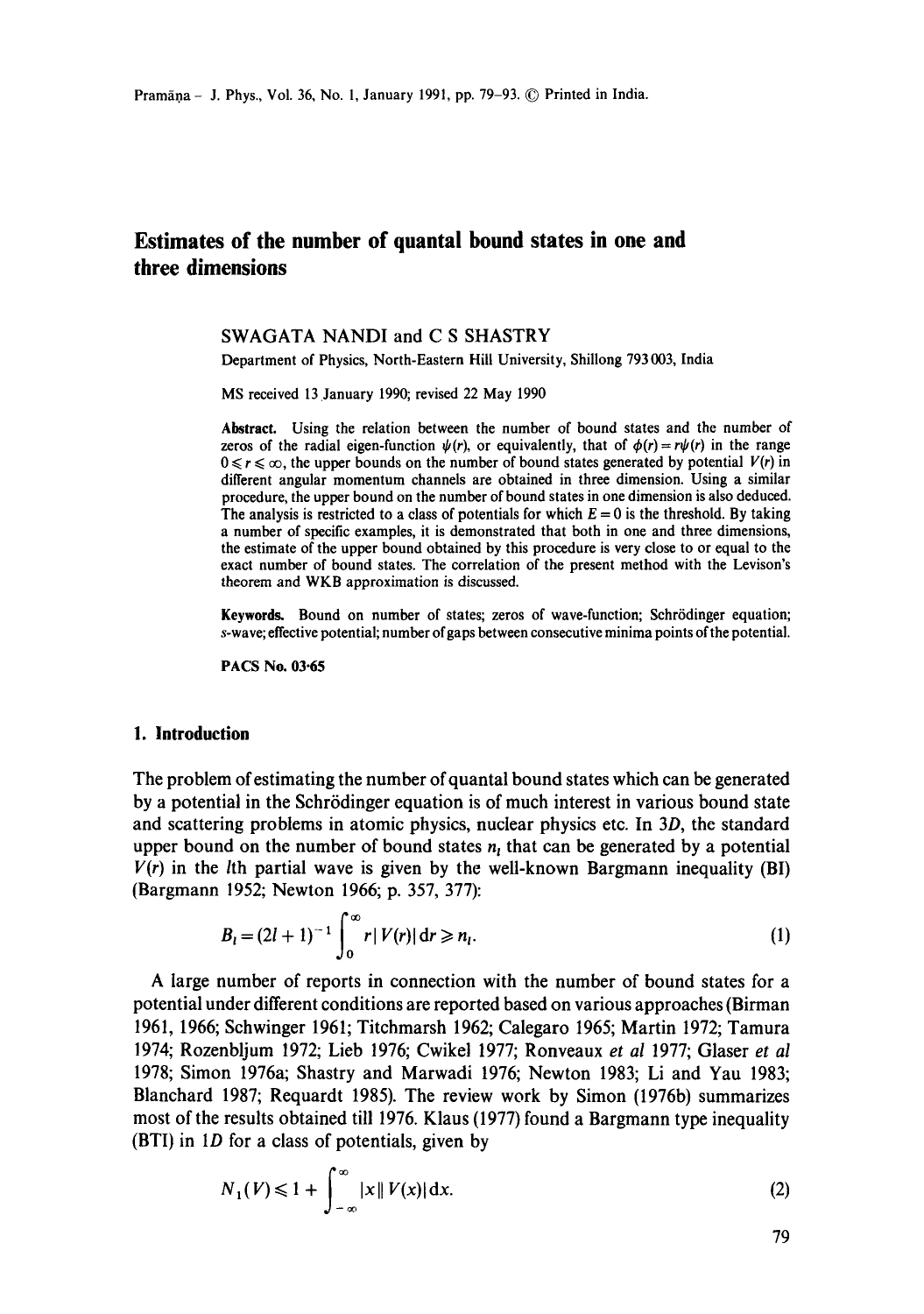In this paper, we deduce expressions for estimating upper bounds on the number of bound states having eigen-values less than or equal to certain energy  $E \le 0$  both in  $3D$  and  $1D$ . We verify that these bounds are quite close to the actual number of bound states for a number of potentials in 3D and 1D.

The main idea behind our method can be stated as follows: It is well-known that the *n*th state *s*-wave eigenfunction  $\psi(k_n,r) = \phi(k_n,r)/r$  for a spherically symmetric potential *V(r),* corresponding to eigenenergy  $E_n = -k_n^2 \le 0$  (n = 1 corresponds to ground state both in  $1D$  and  $3D$ ) of the radial Schrödinger equation in  $3D$ , has n zeros in the interval  $0 \le r \le \infty$  and as a consequence  $\phi(k_n, r)$  has  $(n + 1) = n'$  zeros in the same interval. Similarly, the nth eigenstate  $\phi(k_n, x)$  in the case of 1D has  $(n + 1) = n'$ zeros in the interval  $0 \le |x| \le \infty$ . Hence, in both the cases of 3D and 1D the actual number of bound states having eigenvalues below or equal to a certain energy  $E \le 0$ such that  $E_n$  is the highest energy level less than or equal to E, is given by  $n = n' - 1$ (see Theorem 1.5 Simon 1976b, p. 307). We, therefore, obtain a procedure to find an upper bound for the total number of zeros or nodes of the appropriate eigenfunction having the eigenvalue closest to but less than or equal to a given energy  $E \le 0$ . The basic idea of this 'node counting' approach has been used in different problems for finding eigenvalues with appropriate modifications. In case of 3D, this method is generalized for  $l \geq 0$  by noting that the radial Schrödinger equation satisfied by  $\phi(k_n, r)$ for potential  $V(r)$  for  $l > 0$ , is similar to the corresponding s-wave radial Schrödinger equation for the effective potential  $V_{\text{eff}}(l, r) = V(r) + l(l+1)/r^2$ . This procedure is valid for potentials with some constraints specified later.

We describe in  $\S$ 2 the detail of the derivation of the bounds on the number of bound states of Schrödinger equation in 3D and 1D. In §3, we demonstrate the usefulness of the bounds obtained in this paper in the case of a number of potentials both in 3D and ID and compare them with the corresponding results obtained by using BI and BTI respectively. The concluding §4 relates the present procedure with Levinson's theorem and the WKB method.

# **2. Estimates of upper bounds on the number of bound states in one and three dimensions**

We first consider the formulation for the s-wave Schrödinger equation for  $E \le 0$ , for the spherically symmetric potential  $V(r)$  in 3D:

$$
\frac{\mathrm{d}^2 \phi}{\mathrm{d}r^2} - (V(r) + k^2)\phi = 0,\tag{3}
$$

where  $k^2 = -E$ , in the system of units in which  $h = 2m = 1$ . The radial solution is  $\psi(r) = \phi(r)/r$  and  $\psi(0) \neq 0$ . We assume that

(i)  $V(r)$  is less singular than  $r^{-2}$  at  $r = 0$ ,

(ii) as  $r \to \infty$ ,  $V(r) \to 0$   $(r^{-1-\delta})$ ,  $\delta \ge 0$ ,

(iii)  $V(r)$  is finite and integrable in the interval  $0 \le r \le \infty$ , and that the bound state energies are less than or equal to the threshold  $(E = 0)$  and greater than the absolute minima  $V_{\text{min}}$  of the potential  $V(r)$ . It is known that (Kato 1951) local potentials which go to zero as  $r^{-1-\delta}$  ( $\delta > 0$ ) as  $r \to \infty$ , do not generate bound states in the continuum. Let E be a particular energy below or at the threshold ( $E \le 0$ ) and  $E_n$  be the highest eigen-energy which is less than or equal to  $E$ ,  $E_n$  denoting the energy in the nth state,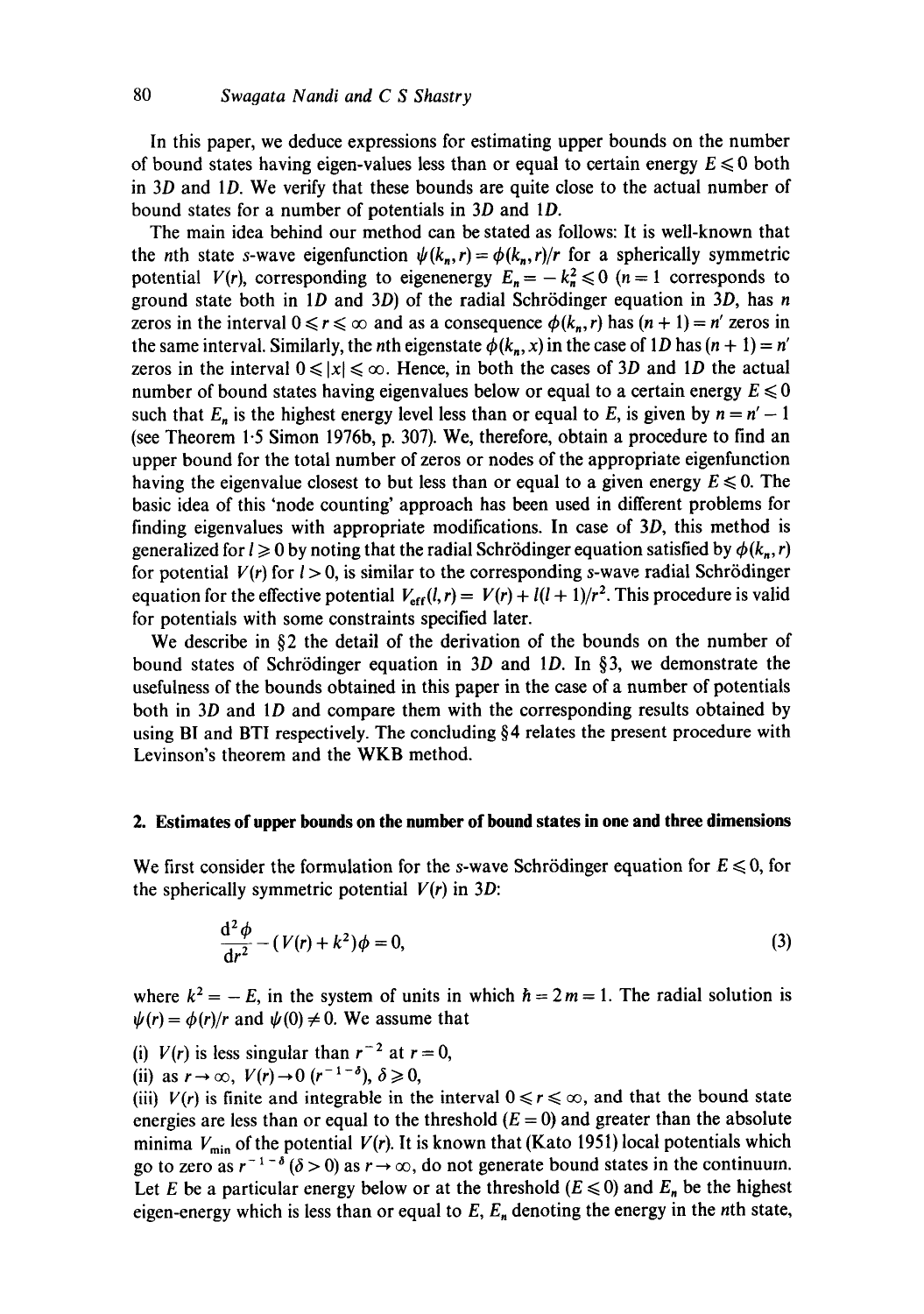$n = 1$  corresponding to the ground state. That is, the number of s-wave bound states  $N(l = 0, E)$  generated by the potential  $V(r)$ , with energy eigen-values less than or equal to E, is equal to n. The eigen-function  $\phi(k_n, r)$ , corresponding to energy  $E_n$ , has  $(n + 1)$  zeros in the interval  $0 \le r \le \infty$  including the zeros at  $r = 0$  and  $r = \infty$ . Hence, if we can get a bound on the number of zeros of  $\phi(k_n, r)$ , that would lead to a bound on the number of s-wave bound states generated by  $V(r)$  in the range ( $V_{\text{min}}$ , E).

To elaborate the procedure of estimating this, let us first consider a continuous potential  $V(r)$  having only one minimum below  $E = 0$ , such that

$$
V(r) < E_n, \quad a < r < b,
$$
\n
$$
\geq E_n, \quad r \leq a, r \geq b.
$$
\n
$$
(4)
$$

As a result, one can write the radial Schrödinger equation as

$$
\frac{d^2 \phi(k_n, r)}{dr^2} + (E_n - V(r))\phi(k_n, r) = 0, \quad a < r < b,
$$
 (5)

$$
\frac{d^2 \phi(k_n, r)}{dr^2} - (V(r) - E_n)\phi(k_n, r) = 0, \quad r \leq a \text{ or } r \geq b. \tag{6}
$$

To obtain the number of zeros of  $\phi(K_n, r)$  in the regions  $r \le a$  and  $r \ge b$ , we use the following theorem (Ross 1964):

**Theorem** If  $f(x)$  is continuous and  $f(x) < 0$  throughout a range  $x_1 \le x \le x_2$ , then no non-trivial solution of  $d^2y/dx^2 + f(x)y = 0$  can have more than one zero in the region  $x_1 \leq x \leq x_2$ .

In the case  $V(r) > E_n$ , applying the above theorem for (6) in the region  $r \le a$  and  $r \ge b$  and noting that  $\phi(k_n, 0) = \phi(k_n, \infty) = 0$ , we find that  $\phi(k_n, r)$  has no zero other than  $r = 0$  and  $r = \infty$  in the regions  $0 \le r \le a$  and  $b \le r \le \infty$  respectively. The same conclusion can be made in case of  $V(r) = E_n$ , since in this case (6) becomes  $d^2 \phi(k_n, r)/dr^2 = 0$  and the general solution is of the form  $\phi(k_n, r) = Ar + B$  (A and B are constants), which also can have no more than one zero in each of the regions  $0 \leq r \leq a$  and  $b \leq r \leq \infty$ .

In fact, there can be no more than one zero in each of the intervals  $r \leq a$  and  $b \le r \le \infty$  where  $V(r) \ge E_n$ . Physically speaking, it can be seen that the presence of more than one zero in either of these intervals leads to the unphysical conclusion that a non-attractive potential can generate a bound state. Hence, the only zeros of  $\phi(k_n, r)$  in  $0 \le r \le a$  and  $b \le r \le \infty$  for  $V(r) \ge E_n$  are at  $r = 0$  and  $r = \infty$ .

This conclusion is also consistent with the fact that the eigen-function corresponding to eigen-value  $E_n$  does not oscillate in the classically inaccessible region of the potential. Now, we proceed to estimate the number of zeros of  $\phi(k_n, r)$  in the region  $a < r < b$ .

In order to accomplish this, we split the interval  $a < r < b$  into p equal nonoverlapping consecutive intervals  $a_{i-1} < r < a_i$ ,  $i = 1, 2, ..., p$ , such that  $a_0 = a$ ,  $a_n = b$ and  $a_i - a_{i-1} = \Delta_i = \Delta$ . Further, we construct an enclosing potential  $V_{SO}(r) \le V(r)$  in the interval  $a < r < b$  defined as follows:

$$
V_{SQ}(r) = V_i < 0, \quad a_{i-1} < r < a_i,\tag{7}
$$

with

$$
|V_i| = \max(|V(r = a_{i-1})|, \quad |V(r = a_i)|), \tag{8}
$$

$$
i=1,2,\ldots,p
$$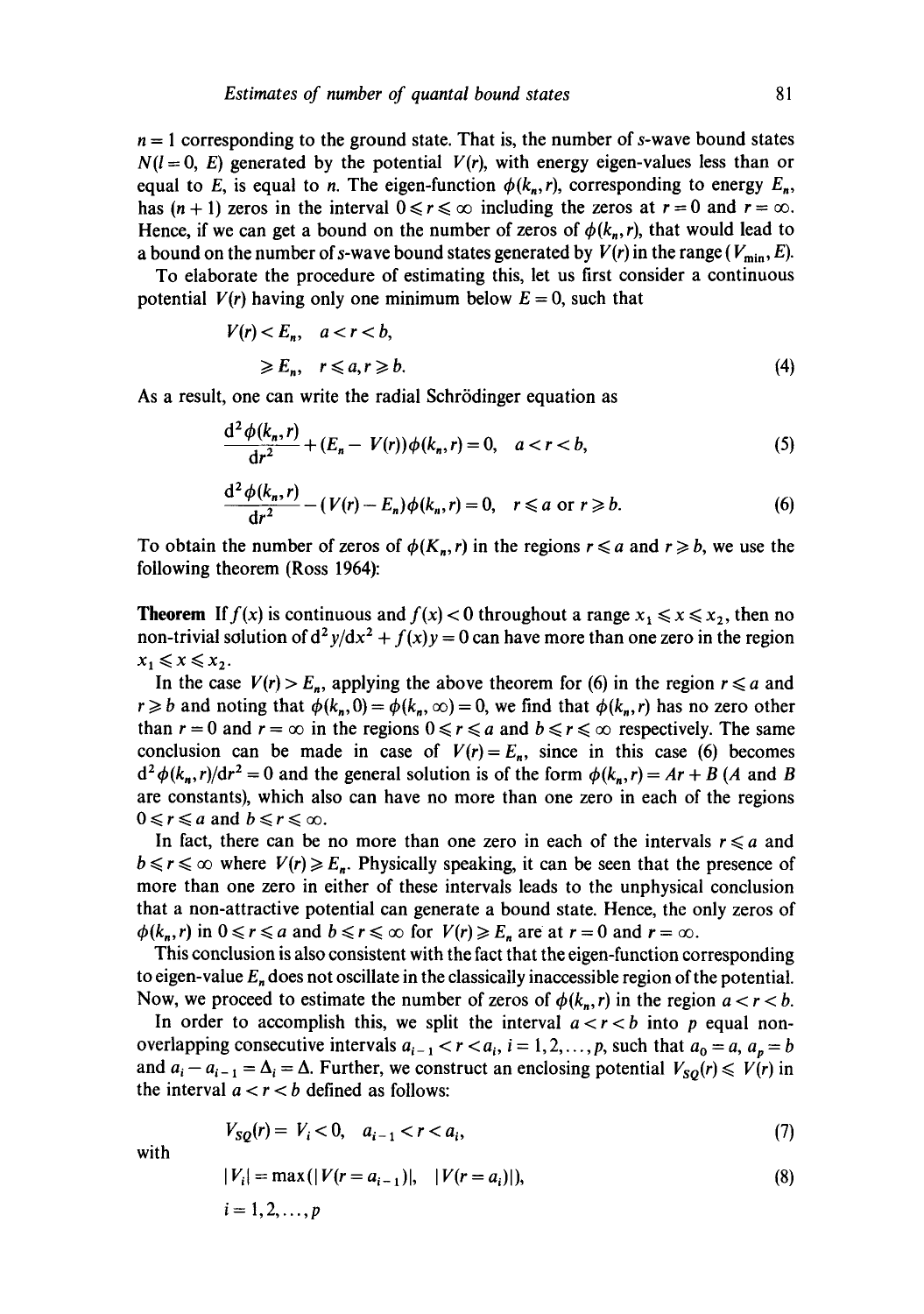It is clear that as  $p \to \infty$ ,  $\Delta \to 0$ , the difference  $[V(r)- V_{SO}(r)] \to 0$ . That is,  $V_{SO}(r)$ represented by (7) encloses  $V(r)$  in the region  $a < r < b$  and merges with  $V(r)$  in the limit of large p and infinitesimally small  $\Delta$ . Since,  $|V_{SO}(r)| \geq |V(r)|$ , the number of zeros  $Z_{a,b}^{\mathcal{S}Q}(E_n)$  of the wave-function  $\phi$  of the Schrödinger eq (5) in the range  $a < r < b$  with *V(r)* replaced by  $V_{SO}(r)$  is a bound for the number of zeros  $Z_{a,b}(E_n)$  of  $\phi(k_n,r)$ corresponding to  $V(r)$  in the same region (see Theorem 1.6, Simon 1976b). In order to get a bound for the former we proceed as follows:

The s-wave radial Schrödinger equation for  $V_{SO}(r)$  in a typical interval like  $a_{i-1} \leq r \leq a_i$  is

$$
\frac{\mathrm{d}^2 \phi_i}{\mathrm{d}r^2} + k_i^2 \phi_i = 0,\tag{9}
$$

where  $k_i^2 = E_n - V_i > 0$ . The general solution  $\phi_i$  is given by

$$
\phi_i(r) = A_i \sin(k_i r + \alpha_i),\tag{10}
$$

where,  $A_i$  and  $\alpha_i$  are constants satisfying the usual continuity conditions (matching of  $\phi$  and its derivative  $\phi'$  at the boundaries) at  $r = a_i$  and  $r = a_{i-1}$ . The boundary conditions at  $r = a_p = b$  show that

$$
\alpha_p = -k_p a_p + \gamma,\tag{11}
$$

where,  $\tan \gamma = k_p \phi(r = b)/\phi'(r = b)$ . It follows that

$$
\phi_p(r = b) = A_p \sin \gamma. \tag{12}
$$

Specifying that  $\gamma$  is the phase of  $\phi(r)$  at  $r = b$ , we proceed to estimate the accumulation of additional phase as  $r$  varies from  $b$  to  $a$ . This is done by successive applications of the boundary conditions at the boundaries  $r=a_{p-1}, a_{p-2},..., a_1$ . The algebraic relations resulting from the application of boundary conditions upto  $r = a_i$  give

$$
\alpha_i = \gamma - k_i a_i - \sum_{q=i+1}^p k_p \Delta - \sum_{q=i+1}^p \frac{\Delta k_i}{2k_q} \sin\left(2 \sum_{j=q}^p k_j \Delta\right)
$$
(13)

where,  $\Delta k_i = k_i - k_{i-1}$ ,  $i = 1, 2, ..., p - 1$ . It should be noted that  $\Delta$  is always positive whereas  $\Delta k_i$  may be positive or negative or zero. Using (13) we get

$$
\phi(r = a_0 = a) = A_1 \sin(k_1 a + \alpha_1) \tag{14}
$$

where

$$
\alpha_1 = \gamma - k_1 a_1 - \sum_{q=2}^p k_q \Delta - \sum_{q=2}^p \frac{\Delta k_1}{2k_q} \sin \left( 2 \sum_{j=q}^p k_j \Delta \right).
$$
 (15)

Obviously, in the range  $a < r < b$  the wave-function  $\phi_i(r)$  will have zeros as many times as  $sin(k_i r + \alpha_i)$  becomes equal to zero in the same range. Hence,

$$
Z_{a,b}^{SQ}(E_n) \leq \frac{1}{\pi} \left[ \text{phase of } \phi(r=b) - \text{phase of } \phi(r=a) \right]
$$
  

$$
\leq \frac{1}{\pi} \left[ \sum_{q=1}^{p} k_q \Delta + \sum_{q=2}^{p} \frac{\Delta k_1}{2k_q} \sin \left( 2 \sum_{j=q}^{p} k_j \Delta \right) \right].
$$
 (16)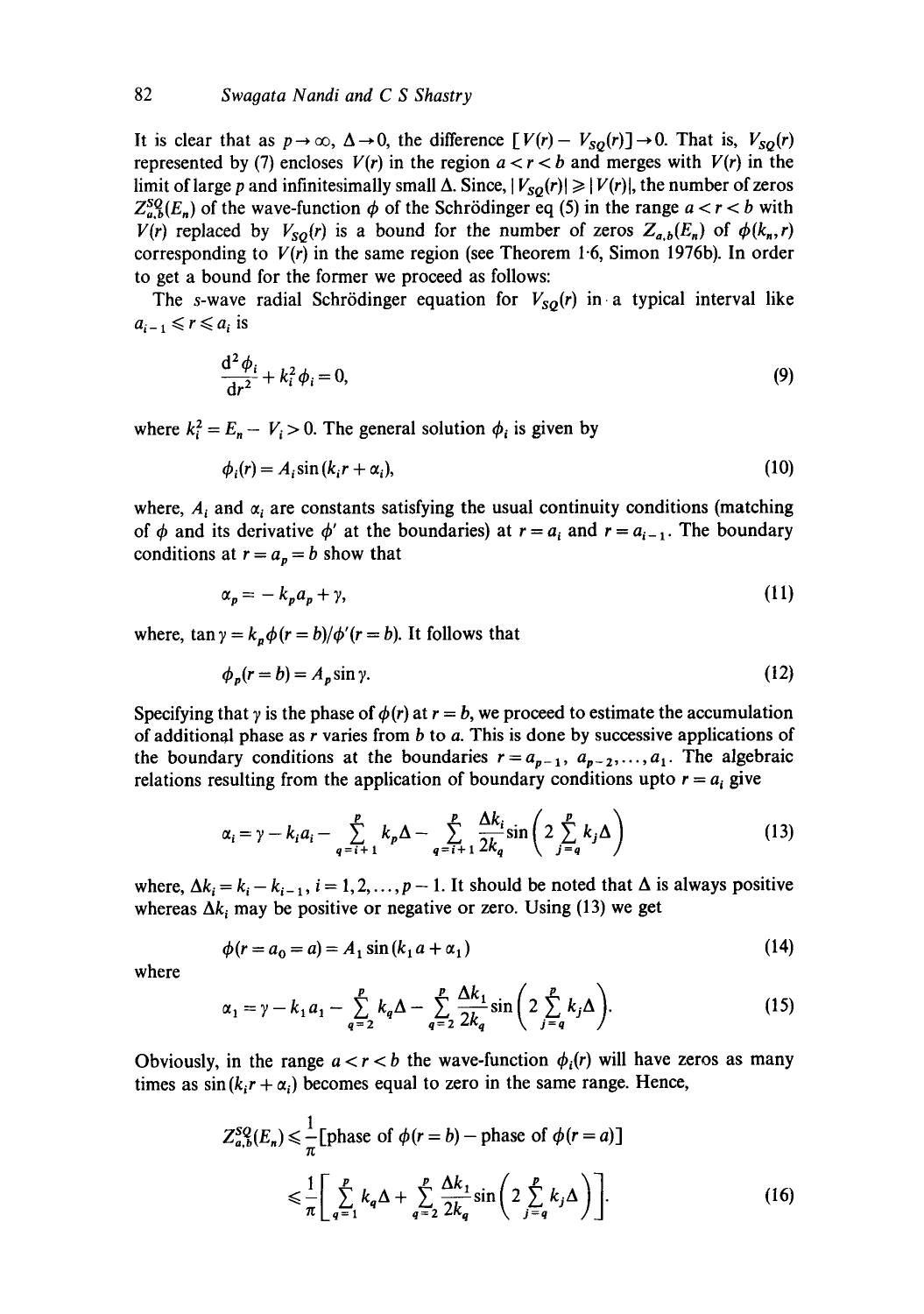As  $p \rightarrow \infty$  and  $\Delta \rightarrow 0$ , inequality (16) will correspond to the original potential  $V(r)$ which was enclosed by  $V_{\text{SO}}(r)$ :

$$
Z_{a,b}(E_n) \leq Z_{a,b}^{SQ}(E_n) \leq \frac{1}{\pi} \int_a^b [E_n - V(r)]^{1/2} \, \mathrm{d}r + \varepsilon(E_n),\tag{17}
$$

where,

$$
\varepsilon(E_n) = \frac{1}{\pi} \lim_{\Delta \to 0} \sum_{q=2}^{\infty} \frac{\Delta k_1}{2k_q} \sin\left(2 \sum_{j=q}^{\infty} k_j \Delta\right).
$$
 (18)

We can expect  $\varepsilon(E_n)$  to be very small. This expectation will be shown to be supported by the illustrations in **§ 3 for a** number of well-behaved potentials.

Therefore, the total number of zeros  $Z(l = 0, E_n)$  of s-wave radial eigen-function  $\phi(k_n, r)$  for  $V(r)$  in the interval  $0 \le r \le \infty$  satisfies the inequality

$$
Z(l=0,E_n) \leq \frac{1}{\pi} \int_a^b [E_n - V(r)]^{1/2} \, dr + 2 + \varepsilon(E_n). \tag{19}
$$

Hence, the bound on the number of s-wave bound states  $N(I=0, E)$  with energy eigenvalues less than or equal to energy  $E$  is given by

$$
N(l=0,E) \leq \frac{1}{\pi} \int_{a}^{b} [E_n - V(r)]^{1/2} \, \mathrm{d}r + 1 + \varepsilon(E_n) \tag{20}
$$

$$
\leq \frac{1}{\pi} \int_0^\infty |V_a^0(E_n, r)|^{1/2} \, \mathrm{d}r + 1 + \varepsilon(E_n), \tag{21}
$$

where,

$$
V_a^0(E_n, r) = V(r) - E_n, \quad \text{when } V(r) < E_n,
$$
\n
$$
= 0, \quad \text{when } V(r) \ge E_n.
$$
\n
$$
(22)
$$

Obviously, the integral in  $(21)$  corresponds to the region where the potential  $V(r)$  is below the energy level  $E_n$ .  $V_a^0(E, r)$  is as defined by (22) with  $E_n$  replaced by E and since  $|V_a^0(E,r)| \ge |V_a^0(E_n,r)|$ , therefore, the bound given by (23) can also be written as

$$
N(l=0,E) \leq \frac{1}{\pi} \int_0^\infty |V_a^0(E,r)|^{1/2} \, \mathrm{d}r + 1 + \varepsilon(E_n). \tag{23}
$$

We now generalize the above method in case of (i) the s-wave problem with a more general potential  $V(r)$ , satisfying the conditions specified in the beginning of this section and having a finite number of minima in general and (ii) the corresponding Ith partial wave problem with  $l = 0, 1, 2, \ldots$  and apply a similar procedure to find upper bound on the number of bound states in case of 1D.

# 2.1 *Estimate of upper bound on the number of s-wave bound states for*  $V(r)$

Let us assume that

$$
V(r) < E_n, \quad a_j < r < b_j, \\
\geqslant E_n, \quad b_j \geqslant r \geqslant a_{j+1},\n\tag{24}
$$

where  $j = 1, 2, \ldots, s$ . Figure 1 illustrates a typical potential of this type.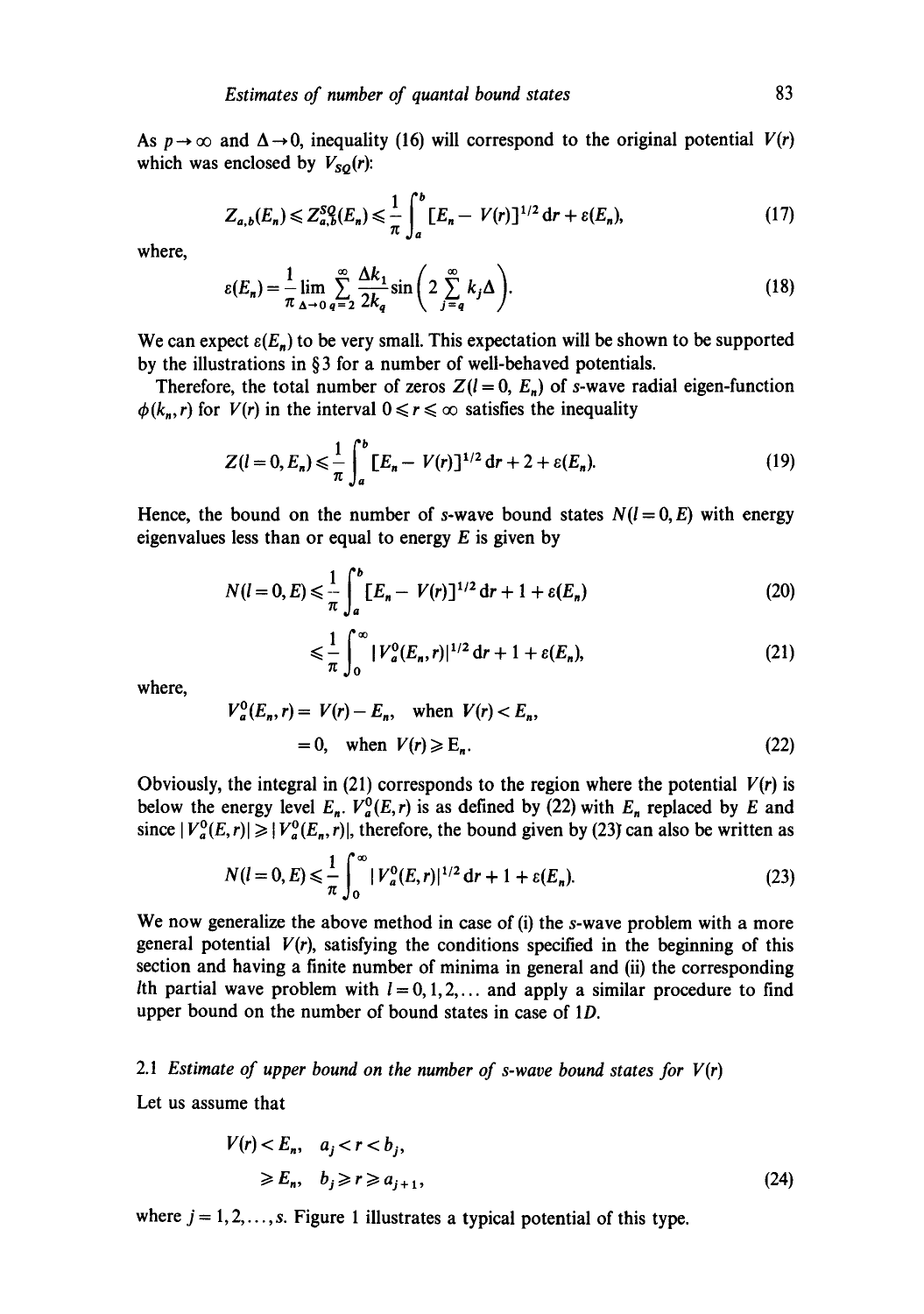

Figure 1. Partitioning of a typical potential *V(r)* into effectively attractive and non-attractive regions for two cases at energies  $E$  and  $E'$ .  $E_n$  and  $E_n$  denote the eigenvalues closest to but less than or equal to E and E' respectively. Corresponding to E and E',  $n_f(E_n)=2$  and  $n_f(E_n) = 3$  respectively, where,  $n_f(E_p)$  denotes the number of gaps between non-overlapping consecutive regions of  $V(r)$  below  $E_p$ . However,  $N_F$ , the number of finite gaps between consecutive minima of  $V(r)$  below  $E = 0$ , is 6 in both cases. L denotes any suitable unit of length pertaining to the problem of interest.

Following the procedure used to deduce inequality (17), we find that the number of zeros of  $\phi(k_n, r)$  in the  $l = 0$  state in a typical interval like  $a_j < r < b_j$  satisfies the inequality

$$
Z_{a_j,b_j}(l=0,E_n) \leq \frac{1}{\pi} \int_{a_j}^{b_j} [E_n - V(r)]^{1/2} \, \mathrm{d}r + \varepsilon_j(E_n), \tag{25}
$$

where,  $\varepsilon_j(E_n)$  for this interval is as defined in (18). Hence, the total number of zeros of  $\phi(k_n, r)$  in the  $l = 0$  state in all such intervals where  $V(r) < E_n$ , has the bound given by

$$
\sum_{j=1}^{s} Z_{a_j, b_j} (l = 0, E_n) \leq \frac{1}{\pi} \sum_{j=1}^{s} \int_{a_j}^{b_j} [E_n - V(r)]^{1/2} \, \mathrm{d}r + \varepsilon_{3T} (E_n), \tag{26}
$$

where,

$$
\varepsilon_{3T}(E_n)=\sum_{j=1}^s\varepsilon_j(E_n)
$$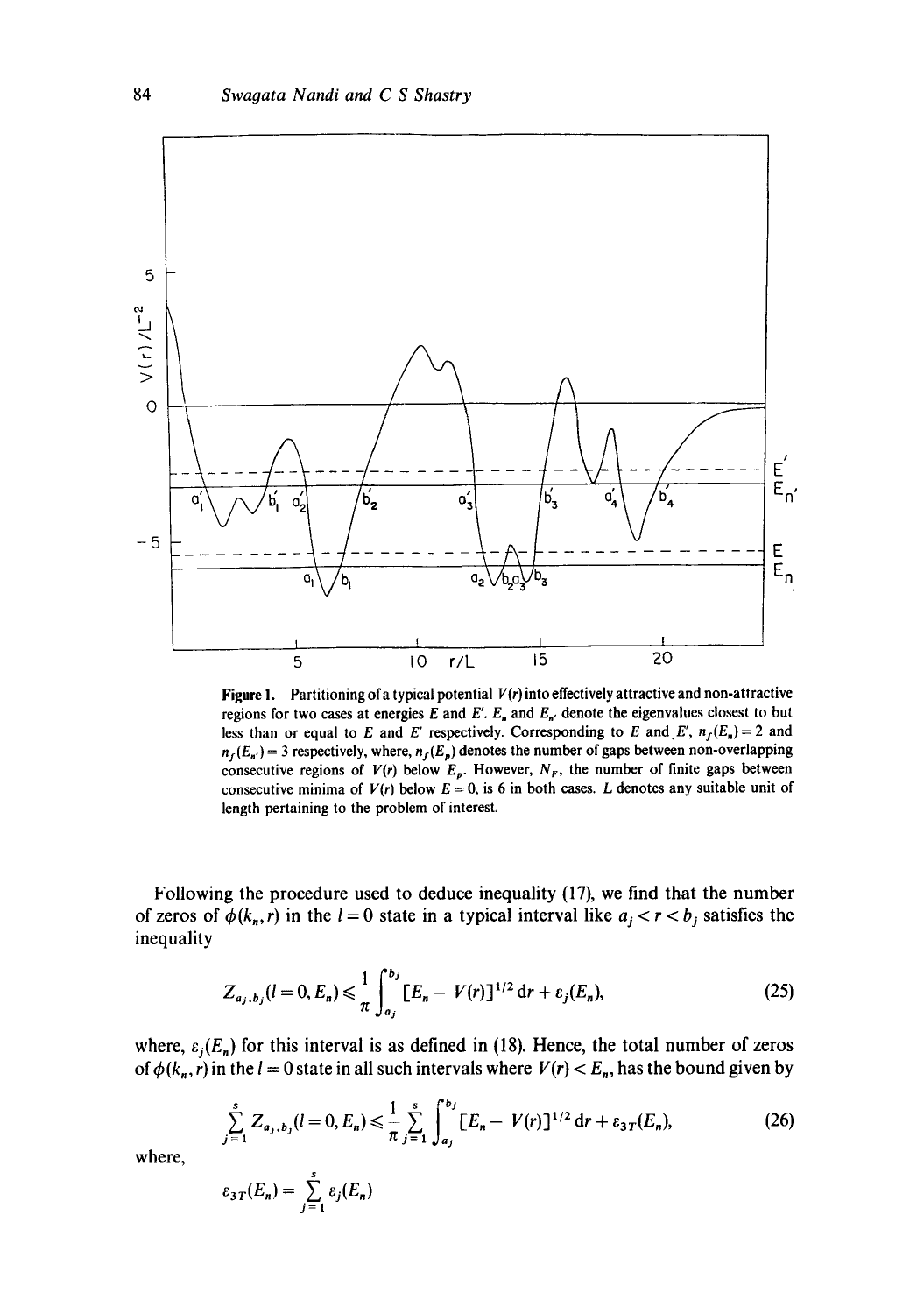and is small. In a typical interval like  $b_i \ge r \ge a_{i+1}$ , where  $V(r) \ge E_n$ , the s-wave radial Schrödinger equation is of the form given in (6). Hence, using the theorem and the procedure described earlier, we conclude that in each interval like  $b_i \ge r \ge a_{i+1}$ , there can be no more than one zero of  $\phi(k_n,r)$ . Since  $\phi(k_n,r)=0$  at  $r=0$  and  $r=\infty$  any such interval which includes either  $r = 0$  or  $r = \infty$  cannot have any other zero. Hence, the total number of zeros of s-wave eigen-function  $\phi(k_n, r)$  including the two zeros at  $r = 0$  and  $r = \infty$  satisfies the inequality

$$
Z(l=0,E_n) \leq \sum_{j=1}^s \int_{a_j}^{b_j} [E_n - V(r)]^{1/2} \, dr + 2 + n_f(E_n) + \varepsilon_{3T}(E_n) \tag{27}
$$

where,  $n_f(E_n)$  denotes the number of finite sections between any two consecutive non-overlapping sections of the potential  $V(r)$  below the energy level  $E_n$ . This is illustrated in figure 1. Hence, a bound on the number of s-wave bound states  $N(l = 0, E)$ with energies less than or equal to the energy  $E \le 0$ , generated by  $V(r)$  is given by

$$
N(l=0,E) \leq \frac{1}{\pi} \sum_{j} \int_{a_j}^{b_j} [E_n - V(r)]^{1/2} dr + n_f(E_n) + 1 + \varepsilon_{3T}(E_n)
$$
  

$$
\leq \frac{1}{\pi} \int_0^{\infty} |V_a^0(E_n, r)|^{1/2} dr + n_f(E_n) + 1 + \varepsilon_{3T}(E_n)
$$
 (28)

where  $V_a^0(E_n, r)$  is as defined in (22). We can replace  $V_a^0(E_n, r)$  by  $V_a^0(E, r)$  since  $|V_a^0(E_n, r)| \leq |V_a^0(E, r)|$ . Also, in the case of some potentials,  $n_f(E_n)$  may be practically inconvenient to estimate (may be due to ignorance about the value of  $E_n$ ). For such cases, we can replace  $n_f(E_n)$  by  $N_F$  for all E, where,  $N_F$  denotes the number of finite gaps between two consecutive minima points of the potential below threshold. Obviously,  $N_F \ge n_f(E_n)$  in general. It may be noted that in the case of most of the commonly used potentials discussed in § 3,  $n_f(E_n) = N_F$ . In figure 1, we have indicated a possibility when  $N_F$  is larger than  $n_f(E_n)$  for some energies. The bound now is as follows:

$$
N(l=0,E) \leq \frac{1}{\pi} \int_0^\infty |V_a^0(E,r)|^{1/2} \, \mathrm{d}r + N_F + 1 + \varepsilon_{3T}(E_n). \tag{29}
$$

### 2.2 *Estimate of upper bound on the number of bound states for*  $V(r)$  *for*  $l \ge 0$ *.*

The radial Schrödinger equation for  $E_{nl}(E_{nl}$  denoting the highest energy level in the Ith partial wave less than or equal to  $E$ ) is,

$$
\frac{d^2 \phi(l, k_{nl}, r)}{dr^2} - \left(V(r) + \frac{l(l+1)}{r^2}\right) \phi(l, k_{nl}, r) - k_{nl}^2 \phi(l, k_{nl}, r) = 0,
$$
\n(30)

where,  $k_{nl}^2 = -E_{nl} \geq 0$ .

This is similar to the s-wave radial Schrödinger equation for the effective potential

$$
V_{\text{eff}}(l,r) = V(r) + \frac{l(l+1)}{r^2}.
$$
 (31)

In order to estimate the number of bound states for  $l > 0$ , we can treat (30) as an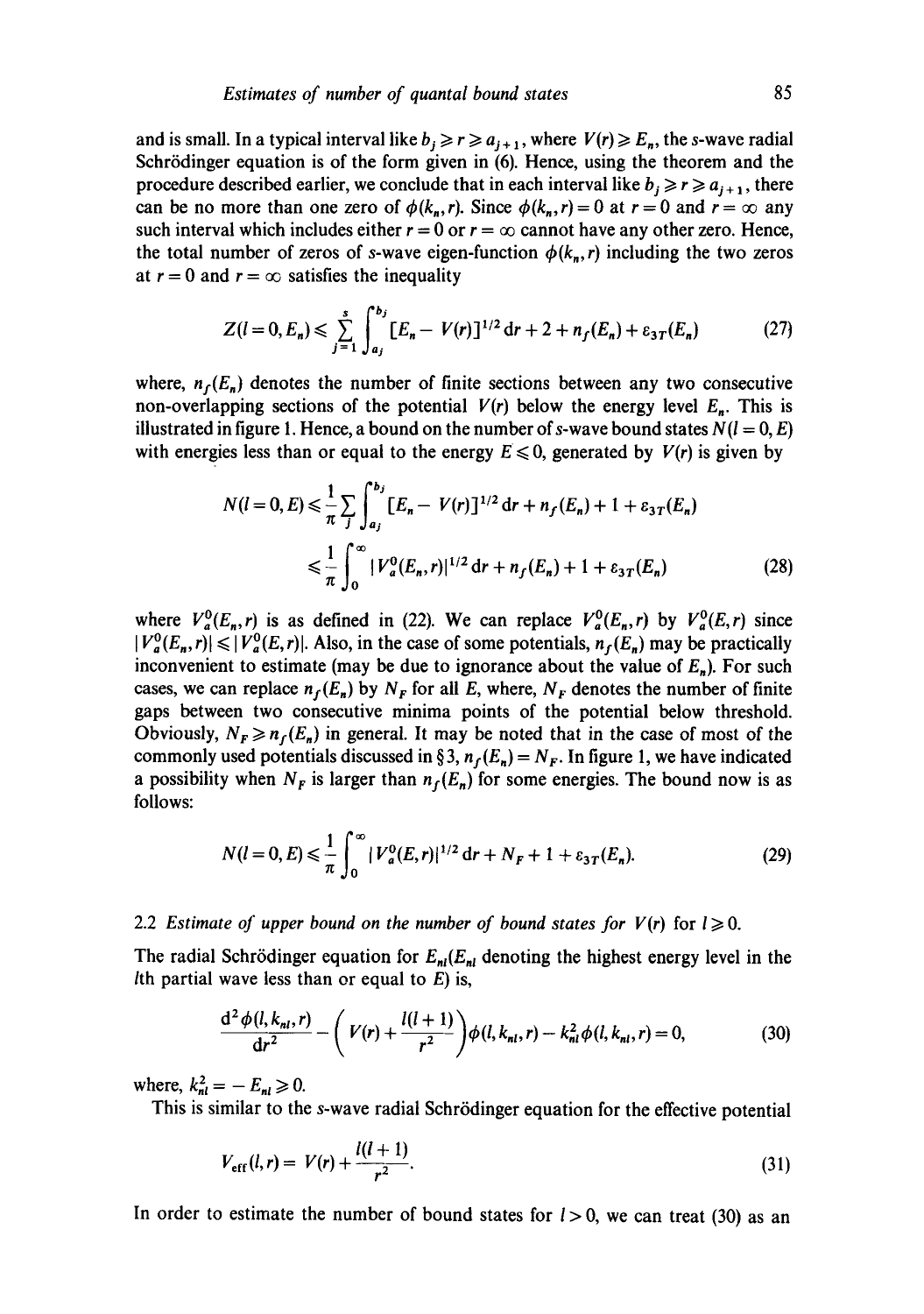effective s-wave problem. However, one should note that  $V_{\text{eff}}(l,r)$  is repulsive and behaves like  $r^{-2}$  near  $r = 0$  since  $V(r)$  is assumed to be less singular than  $r^{-2}$  at  $r = 0$ . Hence, in the interval  $(0, r_0)$ , where  $r_0$  is the point closest to  $r=0$  such that  $V_{\text{eff}}(l, r_0) = 0$ ,  $V_{\text{eff}}(l, r)$  is repulsive. Therefore, in this interval,  $\phi(l, k_{nl}, r)$  is zero only at  $r = 0$ . Apart from this feature, the analysis is similar to that in the s-wave case. Therefore, using the earlier procedure, the bound on the number of bound states generated by  $V(r)$  in the *l*th partial wave with energy below or equal to  $E \le 0$ , can be written as

$$
N(l, E) \leq \frac{1}{\pi} \int_0^{\infty} |V_a^l(E, r)|^{1/2} \, \mathrm{d}r + N_F + 1 + \varepsilon_{3T}(E_{nl}) \tag{32}
$$

where,

$$
V_a^l(E, r) = V_{\text{eff}}(l, r) - E \quad \text{when } V_{\text{eff}}(l, r) < E
$$
\n
$$
= 0 \quad \text{when } V_{\text{eff}}(l, r) \ge E. \tag{33}
$$

A bound on the total number of bound states generated by  $V(r)$  in the *l*th partial wave can be written by setting  $E = 0$  in (32):

$$
N(l,0) \leq \frac{1}{\pi} \int_0^{\infty} |V_a^l(0,r)|^{1/2} \, \mathrm{d}r + 1 + N_F + \varepsilon_{3T}(E_{nl}).
$$

Clearly, the integration corresponds to the regions of the potential where  $V_{\text{eff}}(l,r)$  is effectively attractive.

The estimate of the upper bound on the number of *l*th partial wave bound states of energies less than or equal to energy  $E$  (in the range of the energy spectrum) in 3D given by (32) with  $\varepsilon_{3T}(E_{nl}) = 0$  will be referred to as *B3D*.

#### 2.3 *Estimate of upper bound on the number of bound states in 1D*

The problem of bound state in 1D differs from the case in 3D in several respects. It is well-known that an arbitrarily weak attractive potential in 1D can generate a bound state (Blankenbecler *et al* 1977; Klaus 1977; Sahu *et al* 1989). It has been shown that (Simon 1976a; Klaus 1977) for a potential  $V(x)$  the bound state  $E < 0$  exists whenever  $\int V(x) dx \le 0$  and  $\int (1 + |x|) |V(x)| dx < \infty$  and under such conditions the upper bound on the number of bound states is given by

$$
N_1(V) \le 1 + \int |x| |V(x)| dx.
$$
 (34)

This is similar to the Bargmann inequality in 3D except for the fact that it indicates the possibility of existence of bound state even for very weak attractive potentials.

An estimate of the upper bound on the number of bound states in 1D can also be made using a similar procedure described in the analysis of radial Schrödinger equation in 3D. The Schrödinger equation for a negative or zero energy  $E = -k^2 \le 0$ for potential  $V(x)$  is given by

$$
\frac{d^2 \phi}{dx^2} - (k^2 + V(x))\phi = 0.
$$
 (35)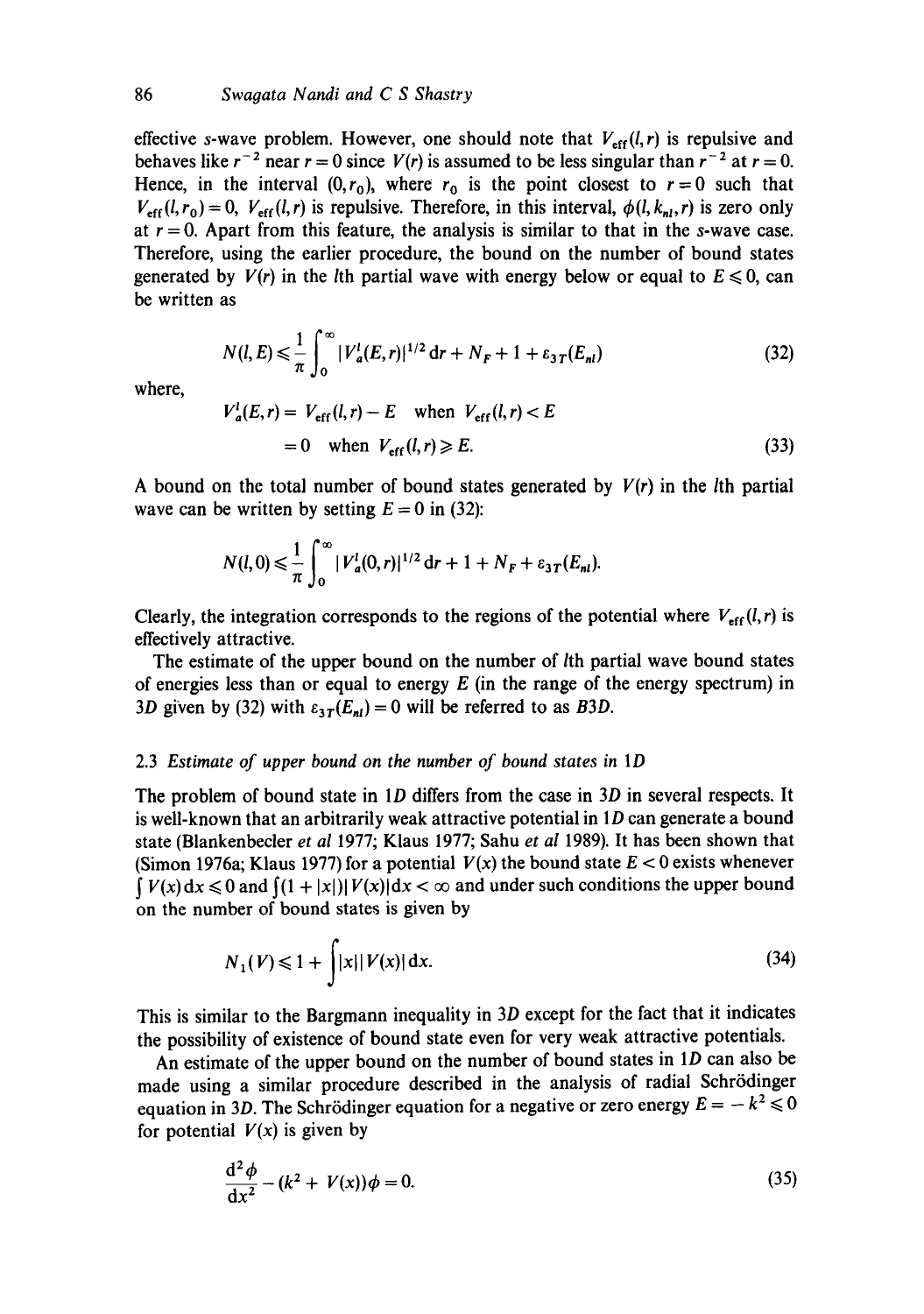The boundary conditions for bound states require that  $\phi(x) \rightarrow 0$  as  $|x| \rightarrow \infty$  such that  $\int_{-\infty}^{\infty} |\phi(x)|^2 dx < \infty$ . We assume that  $V(x)$  is continuous and finite in the interval  $|x| < \infty$  and  $V(x) \rightarrow 0$  as  $x \rightarrow \infty$  on  $x \rightarrow -\infty$  on  $x \rightarrow \pm \infty$  and that the bound state energies are less than or equal to the threshould energy  $E = 0$  and greater than the absolute minimum  $V_{\text{min}}$  of  $V(x)$ .

Let  $E_n$  denote the highest energy level less than or equal to an energy  $E \le 0$ . Then following the similar procedure as in the case of 3D, we can write the bound on the number of bound states *N(E)* with energy equal to or less than the energy, E, generated by  $V(x)$  as

$$
N(E) \le \frac{1}{\pi} \int_{-\infty}^{\infty} |V_a(E, x)|^{1/2} dx + n_f(E_n) + 1 + \varepsilon_{1T}(E_n)
$$
 (36)

where,

$$
V_a(E_n, x) = V(x) - E_n \quad \text{when } V(x) < E_n
$$
\n
$$
= 0 \quad \text{when } V(x) \ge E_n \tag{37}
$$

and  $n_f(E_n)$  denotes the number of finite sections of  $V(x)$  between two consecutive non-overlapping sections of  $V(x)$  below the energy level  $E_n$ .  $\varepsilon_{1T}$  is similar to  $\varepsilon_{3T}$  in case of 3D and can be expected to be small. As before, we replace  $|V_a(E_n, x)|$  by  $|V_a(E, x)|$  where  $V_a(E, x)$  is as defined in (37) with  $E_n$  replaced by E. Further,  $n_f(E_n)$ can also be replaced by  $N_F$  for all E, where,  $N_F$  denotes the number of finite gaps between two consecutive minima points of the potential  $V(x)$  below threshold. In that case, the bound can be written as

$$
N(E) \le \frac{1}{\pi} \int_{-\infty}^{\infty} |V_a(E, x)|^{1/2} dx + N_F + 1 + \varepsilon_{1T}(E_n).
$$
 (38)

A bound on the total number of bound states can be obtained by setting  $E = 0$  in (38):

$$
N(0) \leq \frac{1}{\pi} \int_{-\infty}^{\infty} |V_a(0, x)|^{1/2} dx + N_F + 1 + \varepsilon_{1T}(E_n).
$$
 (39)

Clearly, the integral corresponds to the effectively attractive regions of the potential  $V(x)$ . The estimate of the upper bound on the number of bound states with energies less than or equal to energy  $E \le 0$  in 1D, given by (38) with  $\varepsilon_{1T}(E_n) = 0$  will be referred to as *BID.* 

### **3. Illustrative examples**

In this section we illustrate using a number of examples, the usefulness of the formulae *B3D* (eq (32) with  $\varepsilon_{3T} = 0$ ) and *B1D* (eq (38) with  $\varepsilon_{1T} = 0$ ) in estimating bounds on the number of bound states for a number of potentials and compare them with the corresponding results obtained using other methods. In table 1, we summarize the results obtained for several well-known potentials in 3D and 1D. The table lists both the analytical and numerical results for typical potential parameters. It may be noted that the values of the number of bound states and the upper bounds are taken to be the highest integers less than or equal to the values calculated using various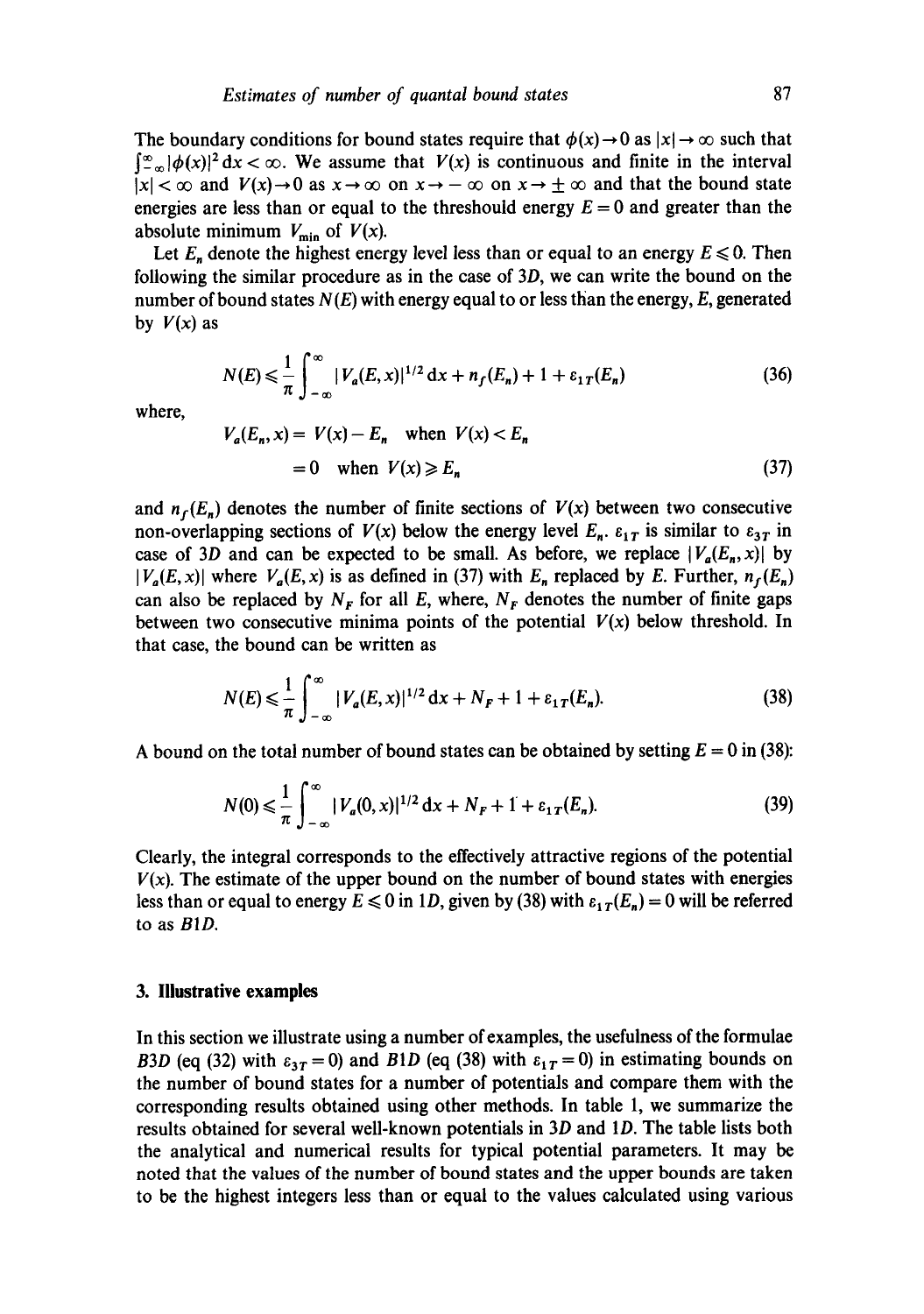| $(1D \text{ or } 3D)$<br>Potential                                                                          |         | $N(E=0)$ or<br>$N(l,E=0)$                               | from B1D or B3D<br>Upper bound                  | from BTI or BI<br>Upper bound | Remarks                                                                                                                                                                                                   |
|-------------------------------------------------------------------------------------------------------------|---------|---------------------------------------------------------|-------------------------------------------------|-------------------------------|-----------------------------------------------------------------------------------------------------------------------------------------------------------------------------------------------------------|
| $= 0,  x  > a, V_0 > 0.$<br>$V(x) = -V_0,  x  < a$ ,<br>Square well (1D)                                    |         | $\left[\frac{2aV_0^{1/2}}{\pi}+1\right]$<br>$N(0) \leq$ | $\left[\frac{2aV_0^{1/2}}{\pi}+1\right]$        | $[a^{2}V_{0}+1]$              | The result for $N(E=0)$ is obtained using<br>the eigen-value equation cot $\alpha a = \alpha/\beta$ for<br>even parity eigenfunction and cot $\alpha a$ =                                                 |
| $V_0 = 2, a = 4$                                                                                            |         | $N(0) \leq 4$                                           |                                                 | 33                            | $-\beta/\alpha$ for odd parity eigenfunction, where,<br>$\alpha^2 = V_0 - \beta^2$ , $\beta^2 = -E$ .                                                                                                     |
| $V(x) = V_0 (e^{-2x/a} - 2e^{-x/a})$<br>$V_0 > 0, a > 0$<br>$V_0 = 4, a = 1$<br>Morse (1D)                  |         |                                                         | $[aV_0^{1/2} + \frac{1}{2}]$ $[aV_0^{1/2} + 1]$ | 8<br>8                        | $N(E = 0)$ is calculated from the number of<br>where<br>solutions of the eigenvalue equation $E_n =$<br>$-V_0\{1-(n+\frac{1}{2})/a_0 V^{1/2}\}^2 \leq 0,$<br>$n = 0, 1, 2, $                              |
| $V(r) = -\frac{V_0 e^{-r/a}}{1 - e^{-r/a}},$<br>Hulthen (3D)                                                |         |                                                         |                                                 |                               |                                                                                                                                                                                                           |
| $V_0 = 1, a = 10$<br>$V_0 > 0, a > 0.$<br>$V_0 = 4, a = 1$                                                  | $\circ$ | $\left[ aV_0^{1/2} \right]$<br>2<br>10                  | $[aV_0^{1/2} + 1]$<br>3                         | $[\pi^2 a^2 V_0/6]$<br>164    | $N(l = 0, E = 0)$ is estimated from the eigen-<br>value expression $E_n = -((a^2 V_0 - n^2)/4a^2n^2)$<br>(Newton 1966, p. 422)<br>$n = 1, 2, \ldots$                                                      |
| $V(r) = -V_0 e^{-r/a}$ ,<br>Exponential (3D)<br>$V_0 = 10, a = 1.5$<br>$V_0 > 0, a > 0$<br>$V_0 = 5, a = 1$ |         | $\left[\frac{2aV_0^{1/2}/\pi\right]}{1}$                | $\frac{[2aV_0^{12}/\pi + 1]}{2}$                | $[a^2 V_0]$<br>$\overline{2}$ | $N(l=0, E=0)$ is estimated from the number<br>of solutions of the eigenvalue equation<br>$J_q(c) = 0$ , where, $q^2 = -4Ea^2$ , $c = 4V_0a^2$ ,<br>as E varies from $-V_0$ to 0.<br>(Flügge 1974, p. 197) |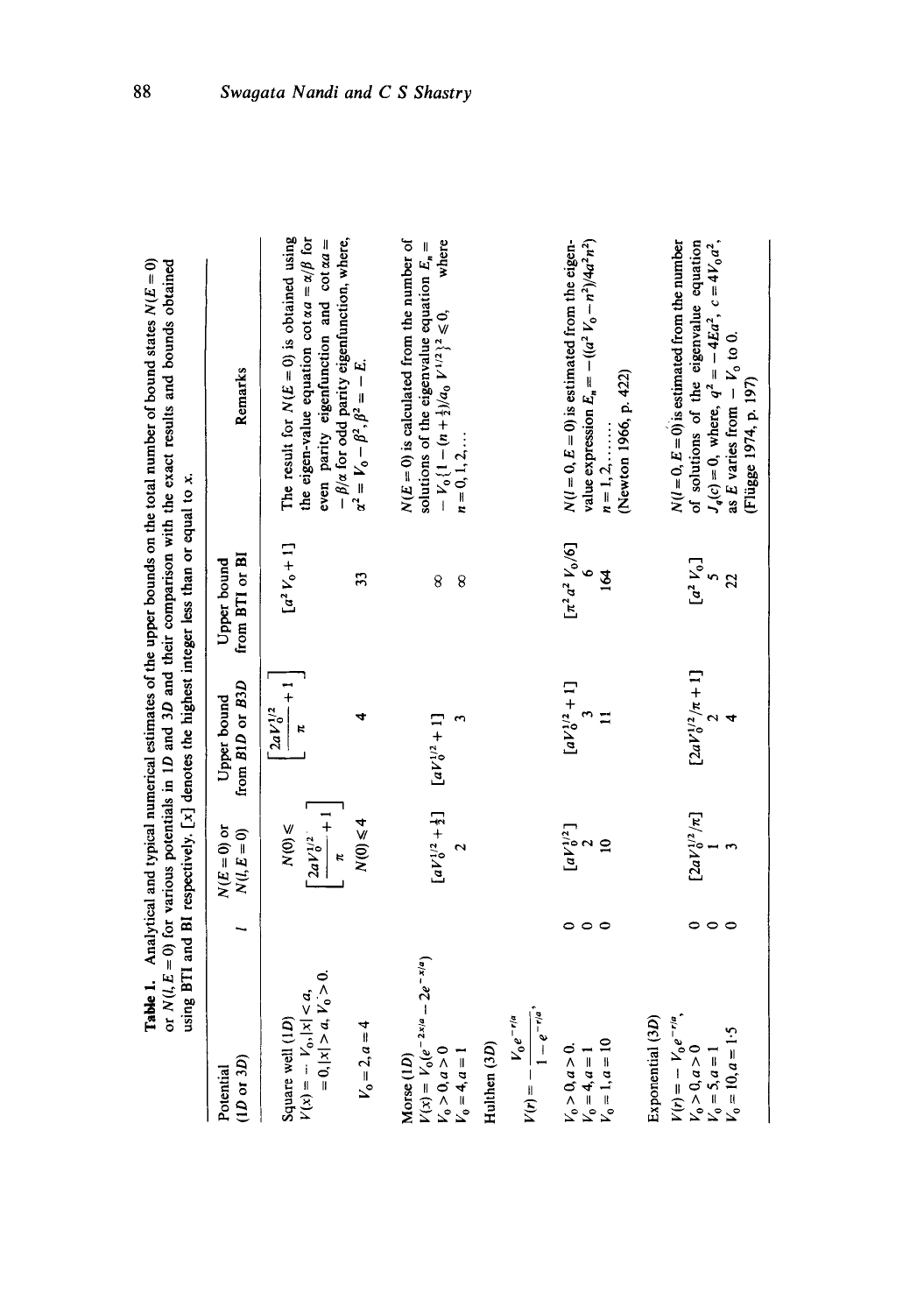formulae. Since we have set  $2m = 1$ ,  $\hbar = 1$ , the potential and energy have dimension  $L^{-2}$ . From table 1, it is clear that the estimates of bounds for *B3D* and *B1D* are equal to or very close to the exact number of bound states. In many cases, estimates from *B3D* and *BID* are larger than the actual number of bound states only by unity. We have verified that equally good estimates can be obtained in case of several other typical potentials like modified Pöschl-Teller  $(1D)$ , attractive square well  $(3D)$ , Yukawa  $(3D)$ , Wood-Saxon  $(3D)$ , second Pöschl-Teller  $(3D)$  etc., but have not included in the table to maintain brievity. These results dearly indicate that the prescriptions *B3D*  and  $B1D$  are powerful formulae and give estimates of bounds on the number of bound states which are superior to those given by BI and BTI respectively except when potential strength and range parameters are small. It may be noted that Calegaro's bound (Calegaro 1965) given by  $n_0 \leq 2/\pi \int_0^\infty |V(r)|^{1/2} dr$  for the number of s-wave bound states gives approximately twice the estimate of the number of bound states obtained by *B3D* in the case of purely attractive potentials.

The case of sum of *n* delta-shell potential given by  $V(r) = -\sum_{i=1}^{n} \lambda_i \delta(r-a_i)$  is somewhat special. In this case the bound from BI is  $\Sigma_{i=1}^n \lambda_i a_i$ . In order to estimate the bound from *B3D*, we can heuristically represent delta-function by  $\delta(x) \simeq (\Delta/\pi)/(x^2 + \Delta^2)$ ,  $\Delta \rightarrow 0$ . One can show that

$$
\int_{-a}^{a} \left[ \frac{\Delta/\pi}{x^2 + \Delta^2} \right]^{1/2} \mathrm{d}x
$$

is of the order of  $\Delta^{1/2} \ln \Delta$  for  $\Delta \rightarrow 0$ . In this sense, we can write  $\int_{-\infty}^{\infty} |V(r)|^{1/2} dr = 0$ . But, the number of gaps  $N_F$  between consecutive minima points of the potential below threshold is equal to  $(n - 1)$  in this case and hence the upper bound becomes equal to n, same as the total number of attractive delta shell potentials. This particular result can also be found in the work of Jain *et al* (1978). The case of n-delta function indicates that estimate *B3D* is likely to be applicable for all potentials for which  $|V_a^l(E,r)|^{1/2}$  is integrable even when  $|V_a^l(E,r)|^{1/2}$  have integrable singularities.

In §2 we had stated that the terms  $\varepsilon_{1T}$  and  $\varepsilon_{3T}$  can be expected to be small. The results listed in table 1 does not contradict this conclusion in the cases illustrated. Hence, *B3D* and *BID* can be expected to be upper bounds on the number of bound states in the case of commonly used potentials. However, *B3D* and *BID* (eq (38) and (32) with  $\varepsilon_{3T} = 0$  and  $\varepsilon_{1T} = 0$  respectively) can be considered as estimates of number of bound states because of the closeness of these upper bounds to the actual number of bound states. It may be noted that a lower bound on the number of bound states below energy E is given by Titchmarsh (1962) in case of **1D:** 

$$
N(E) \ge \frac{1}{\pi} \int_0^x [E - V(x)]^{1/2} dx - 1,
$$

where  $V(X) = E$ . This clearly shows why *B3D* and *B1D* can be taken as reasonable estimates of the number of bound states. In the next section, we will discuss other plausible arguments which also indicate that  $\varepsilon_{1T}$  and  $\varepsilon_{3T}$  are expected to be small in case of most of the commonly used potentials. It may be mentioned that recently Requardt (1985) has obtained the following bound on the number of bound states generated by  $V(r)$  below energy E for  $l \ge 0$ :

$$
N(l, E) \leqslant \left(1 - \frac{l(l+1)}{Z_E}\right) \int_0^\infty r(V(r) - E) \, \mathrm{d}r,\tag{40}
$$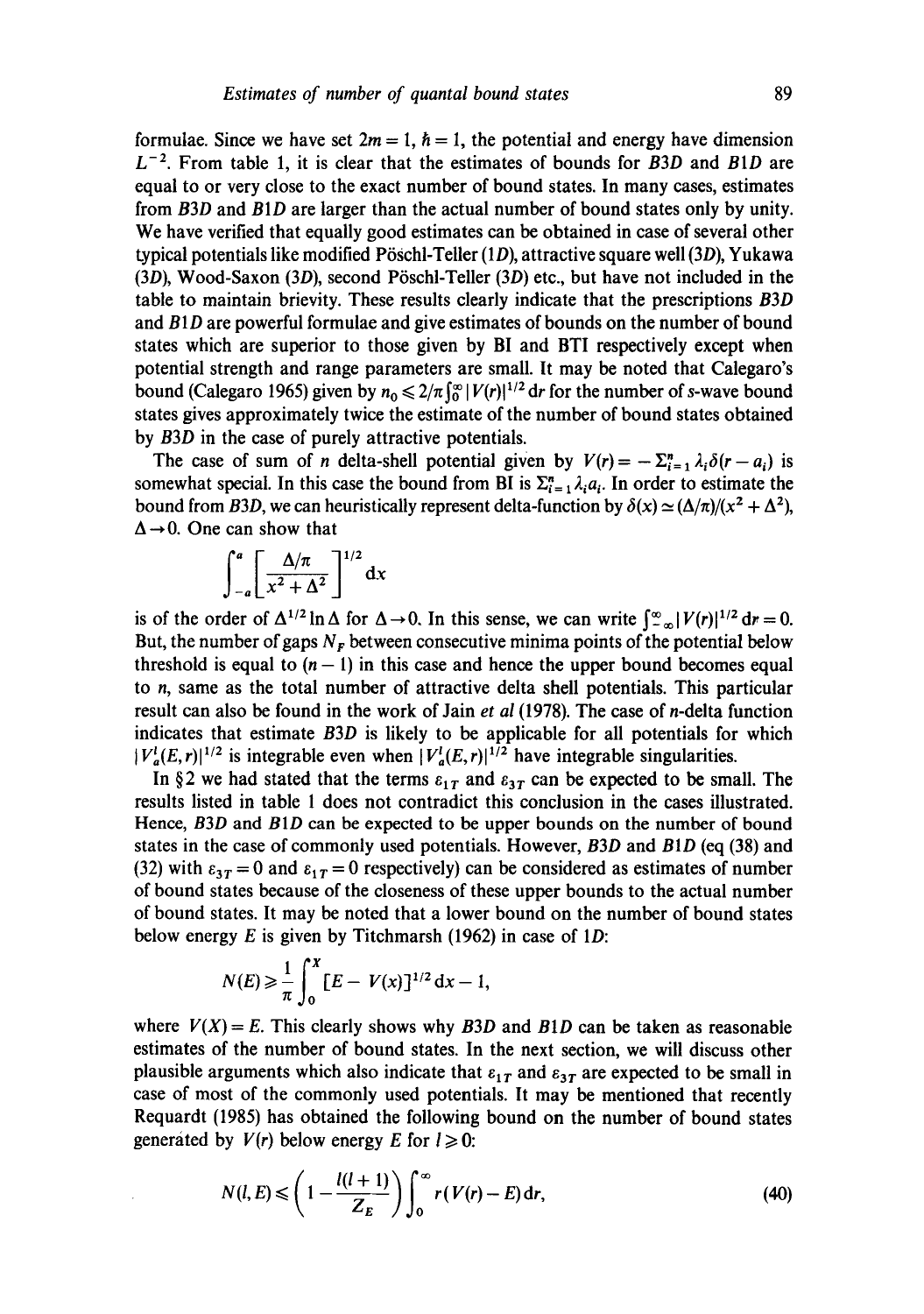where,  $Z_E = \sup r^2(V(r) - E)$  and  $-(V(r) - E)$  is the negative part of  $(V(r) - E)$ . Obviously,

$$
-(V(r)-E) = V(r)-E, \text{ when } V(r) < E,
$$
\n
$$
= 0, \text{ when } V(r) \ge E,
$$

that is,  $-(V(r)-E)$  is equivalent to  $V_a^0(E, r)$  defined in §2. For example, for attractive coulomb potential  $V(r) = -\lambda/r$ ,  $\lambda > 0$ ,  $N(l, E)$  is equal to the highest integer less than or equal to  $\lceil (\lambda/2|E|^{1/2}) - 1 \rceil$ . The upper bound on  $N(l, E)$  calculated by Requardt's formula (40) is the highest integer less than or equal to  $[(\lambda^2/2|E|)-2l(l+1)]$  whereas that calculated using *B3D* is the highest integer less than or equal to

$$
\bigg[\frac{\lambda}{2|E|^{1/2}} - \{l(l+1)\}^{1/2} + 1\bigg].
$$

It is clear that estimates by *B3D* are much superior to that given by (40) in these cases.

The conditions specified in the beginning of  $\S$ 2 have excluded confining potentials like harmonic oscillator, linear potential, infinite square well, logarithmic potential etc., in our analysis. These potentials generate infinite number of bound states and for then  $E = 0$  is not the threshold of the continuum. However, we found that  $B3D$ and *BID* for a given E in these cases also provide the estimates of the upper bounds which are greater than and quite close to the actual number of bound states with energies less than or equal to the specified energy  $E$ . For example, for 3D linear potential  $V(r) = \lambda r$ ,  $\lambda > 0$  and for  $l = 0$ , the bound on the number of bound states having energies equal to or below energy  $E > 0$ , is given by the highest integer less than or equal to  $[2E^{3/2}/3\pi\lambda + 1]$  whereas the actual number of such bound states is given by the highest integer less than or equal to  $[2E^{3/2}/3\pi\lambda + 1/4]$ . Similarly close results are obtained for other confining potentials like harmonic oscillation, logarithmic, symmetric Pöschl-Teller etc. These indicate that the procedure and the results developed in §2 may be applicable for a larger class of potentials.

# **4. Discussion and conclusion**

The formulation of the bounds on the number of bounds states deduced in  $\S$ 2, is based on the node counting method. Our final results appear to be similar to the asymptotic formulae given by Titchmarsh (1962). These also look akin to the WKB formulation for the bound state problem in some respects. For a single potential well, the leading order WKB expressions for obtaining the bound states are (Fröman and Fröman 1965)

$$
\int_{x'(E)}^{x''(E)} |q(x)| dx \approx \left(s + \frac{1}{2}\right) \pi + \varepsilon_{1WKB},
$$
\n(41a)

in case of ID and

$$
\int_{r'(E)}^{r''(E)} |q(r)| dr \approx \left(s + \frac{1}{2}\right) \pi + \varepsilon_{3WKB},\tag{41b}
$$

in case of 3D  $(s = 0, 1, 2, \ldots)$ .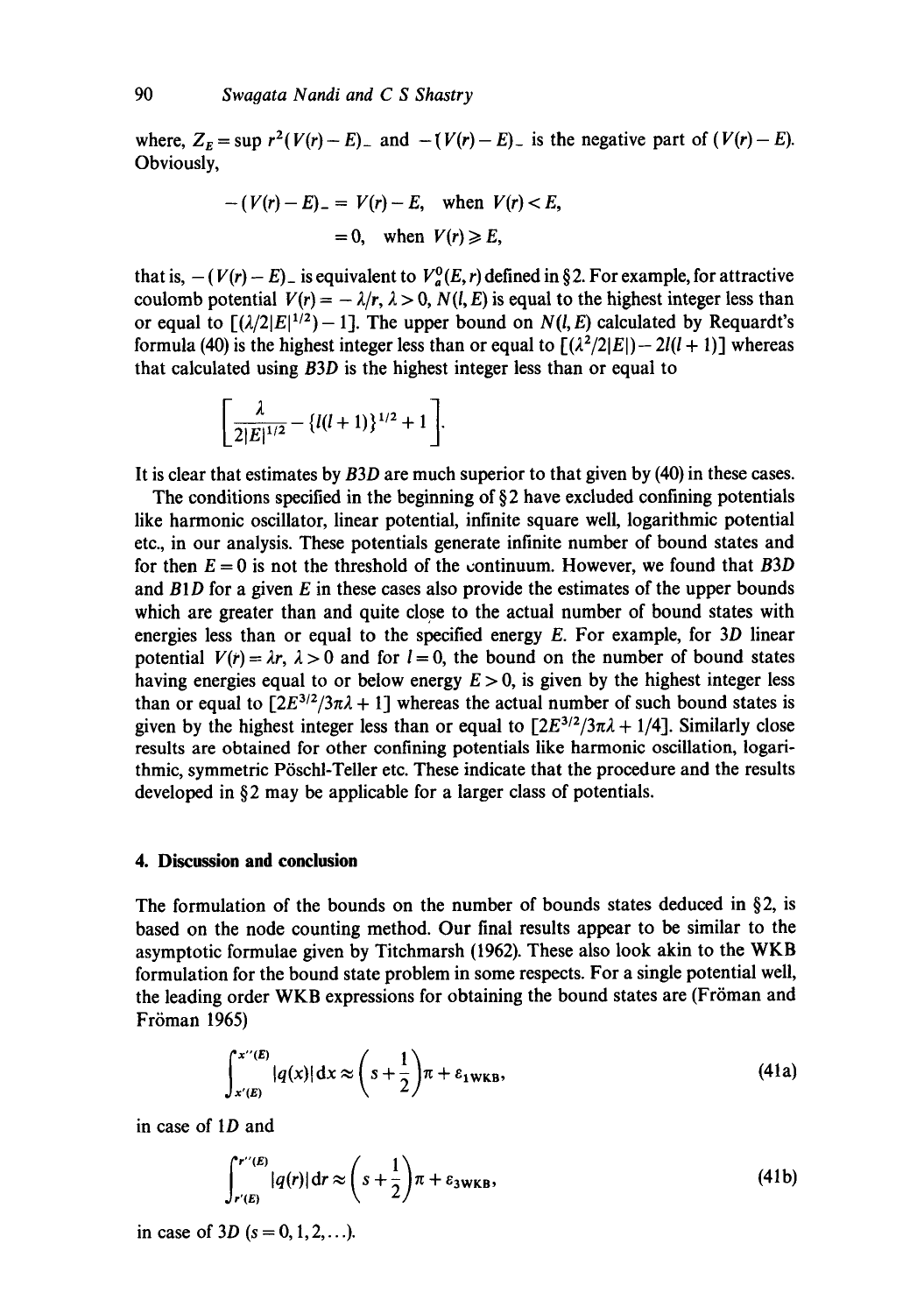Here,  $q(x) = |V(x) - E|^{1/2}$  and x', x'' and r', r'' are the turning points in the potential well at energy E in 1D and 3D respectively.  $\varepsilon_1_{\text{WKB}}$  and  $\varepsilon_3_{\text{WKB}}$  are the corrections to the WKB formula. The eigenvalues for a potential well, within WKB approximation are obtained using (41a) and (41b) with the correction terms  $\varepsilon_{1WKB}$  or  $\varepsilon_{3WKB}$  set to zero. It may be noted that the WKB formalism provides the following estimates for the number of bound states for the single potential well in  $1D$  and  $3D$  (s-wave) respectively.

$$
n \approx \frac{1}{\pi} \int_{x'(0)}^{x'(0)} |V(x)|^{1/2} dx + \frac{1}{2}
$$
  
\n
$$
= \frac{1}{\pi} \int_{-\infty}^{\infty} |V_a(x)|^{1/2} dx + \frac{1}{2},
$$
  
\n
$$
n \approx \frac{1}{\pi} \int_{r'(0)}^{r'(0)} |V(r)|^{1/2} dr + \frac{1}{2}
$$
  
\n
$$
= \frac{1}{\pi} \int_{0}^{\infty} |V_a(r)|^{1/2} dr + \frac{1}{2},
$$
\n(42b)

where,  $n = s + 1$ . Clearly, in our estimates, the term  $1/2$  in (42a) and (42b) are replaced by 1. It is shown that for reasonably well-behaved potentials which have appropriate analytical continuation, the corrections  $\varepsilon_1_{\bf w\kappa\bf B}$  and  $\varepsilon_3_{\bf w\kappa\bf B}$  are quite small compared to unity (Fröman and Fröman 1965). In fact, Migdal  $(1977)$  has given an estimate of the correction  $\epsilon_{1WKB}$  or  $\epsilon_{3WKB}$  in the eigenvalue equations (41a, b) which is of the order of  $(\pi n)^{-2}$ ,  $n = 1, 2, \ldots$ .......... Recently, Adhikari *et al* (1988), in a paper on higher order WKB approximation, have given an explicit expression for quantisation condition in WKB approximation up to several higher order terms in case of a 1D single well potential:

$$
\left(s+\frac{1}{2}\right)\pi = \frac{\sqrt{2m}}{\hbar} \int_{x'(E)}^{x''(E)} (E - V(x))^{1/2} dx - \frac{\hbar}{24\sqrt{2m}} \frac{d}{dE}
$$
  
 
$$
\times \int_{x'(E)}^{x''(E)} V''(x)(E - V(x))_{ax}^{-1/2} + \frac{\hbar^3}{2880(2m)^{3/2}} \frac{d^3}{dE^3}
$$
  
 
$$
\times \int_{x'(E)}^{x''(E)} [7(V''(x))^2 - 5V'(x) V''(x)](E - V(x))_{ax}^{-1/2} + .... (43)
$$

This expression indicates that the next order correction is of the order of  $o(h^2)$ compared to the leading order term. Since, our estimates for number of bound states for a single attractive well potential is very similar to the leading order term in WKB approximation formula for bound states, we expect that the correction should be of the order of higher order term in the general WKB approximation formula. The above observation indicates that the correction term in the case of a single attractive well potential should be expected to be small. In the case of a more general well-behaved potential having a finite number of attractive and repulsive sections,  $\varepsilon_{1T}$  and  $\varepsilon_{3T}$  can be expected to be negligibly small. These show that the estimate of the total number of bound states by  $B1D$  or  $B3D$  obtained after neglecting  $\varepsilon_{1T}$  or  $\epsilon_{3T}$  can be expected to hold true quite well. This is particularly so because the replacement of the term 1/2 of the WKB formula by unity in *BID* or *B3D* can be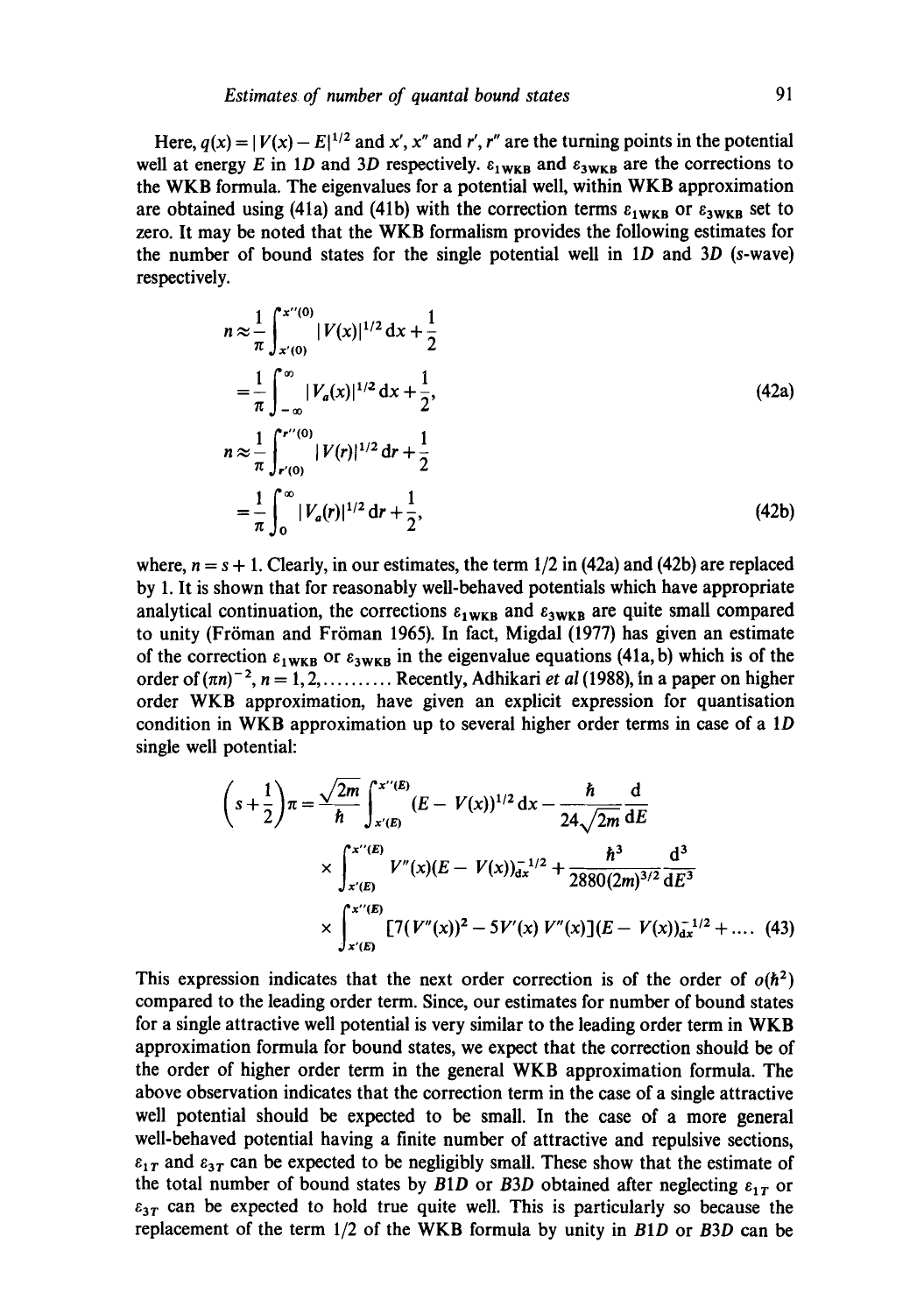expected to compensate for the omission of  $\varepsilon_{1T}$  or  $\varepsilon_{3T}$  in obtaining *B1D* or *B3D* respectively for commonly used well behaved potentials.

Our procedure of estimating the number of bound states can be correlated to the Levinson's theorem in potential scattering (Newton 1966). This theorem relates the number of s-wave bound states N to the zero energy phase shift:  $\delta(0) = (N - 1)\pi$  if there is no zero energy bound state,  $=(N - 1/2)\pi$  if there is a zero energy bound state, where  $N = 1, 2, 3, \ldots$  Here  $\delta(0)$  is the magnitude of the total phase accumulated with respect to the corresponding solution of the free Schrödinger equation as the wave-function evolves from  $r = 0$  to  $r = \infty$ . Hence, Levinson's theorem indicates that the number of s-wave bound states that can be generated is of the order of  $N \approx \delta(0)/\pi + 1$ , which is consistent with the estimate *B3D*. In fact, *B3D* accomplishes a bound on  $\delta(0)$  by separating the potential into effectively attractive (<0) and non-attractive ( $\geq 0$ ) regions as described in §2.

In conclusion we find that the estimates *BID* and *B3D* provide us with quite reliable and useful upper bounds on the number of bound states with energies less than or equal to an energy  $E$  in 1D and 3D respectively. Their usefulness is clearly demonstrated using a large number of potentials commonly used in physical problems. For long range potentials like the coulomb potential, the integral in *B3D* diverges, just like BI, indicating the possibility of existence of infinite number of bound states. For all potentials, specified in  $\S 2$ , for which the integral

$$
\int_0^{\infty} |V_a^l(E,r)|^{1/2} dr \quad \text{or} \quad \int_{-\infty}^{\infty} |V_a(E,x)|^{1/2} dx
$$

exists, the formula *B3D* or *B1D* can be profitably utilised to get a close estimate of the bound on the number of bound states.

# **Acknowledgment**

The authors thank Professor Y S T Rao and B Sahu for useful discussions.

#### **References**

Adhikai'i A, Dutt R, Khare A, Cukhatme U P 1988 *Phys. Rev.* A38 1679 Bargmann V 1952 *Proc. U. S. Nat. Acad. Sci 38* 961 Birman M S 1961 *Mat. Sb.* 55 125 Birman M S 1966 *Am. Math. Soc. Transl.* 53 23 Blanchard Ph, Rezende F and Stubbe J 1987 *Lett. Math. Phys.* 14 215 Blankenbecler R, Goldberger M L and Simon B 1977 *Ann. Phys.* 108 69 Calegaro F 1965 *Commun. Phys.* 1 80 Cwikel M 1977 *Ann. Math.* 106 93 Fliigge S 1974 *Practical quantum mechanics* (New York: Springer-Verlag) Fröman N and Fröman P O 1965 *JWKB approximation: contribution to the theory* (Amsterdam: NH Publ. Co.) p. 108, 116 Glaser V, Grosse H and Martin A 1978 *Commun. Math. Phys. 46* 147 Jain A K, Deb S K and Shastry C S 1978 *Am. J. Phys. 46* 147 Kato T 1951 *Trans. Math. Soc.* 70 195 Klaus M 1977 *Ann. Phys.* 108 288 Li P and Yau S T 1983 *Commun. Math. Phys. 88 309*